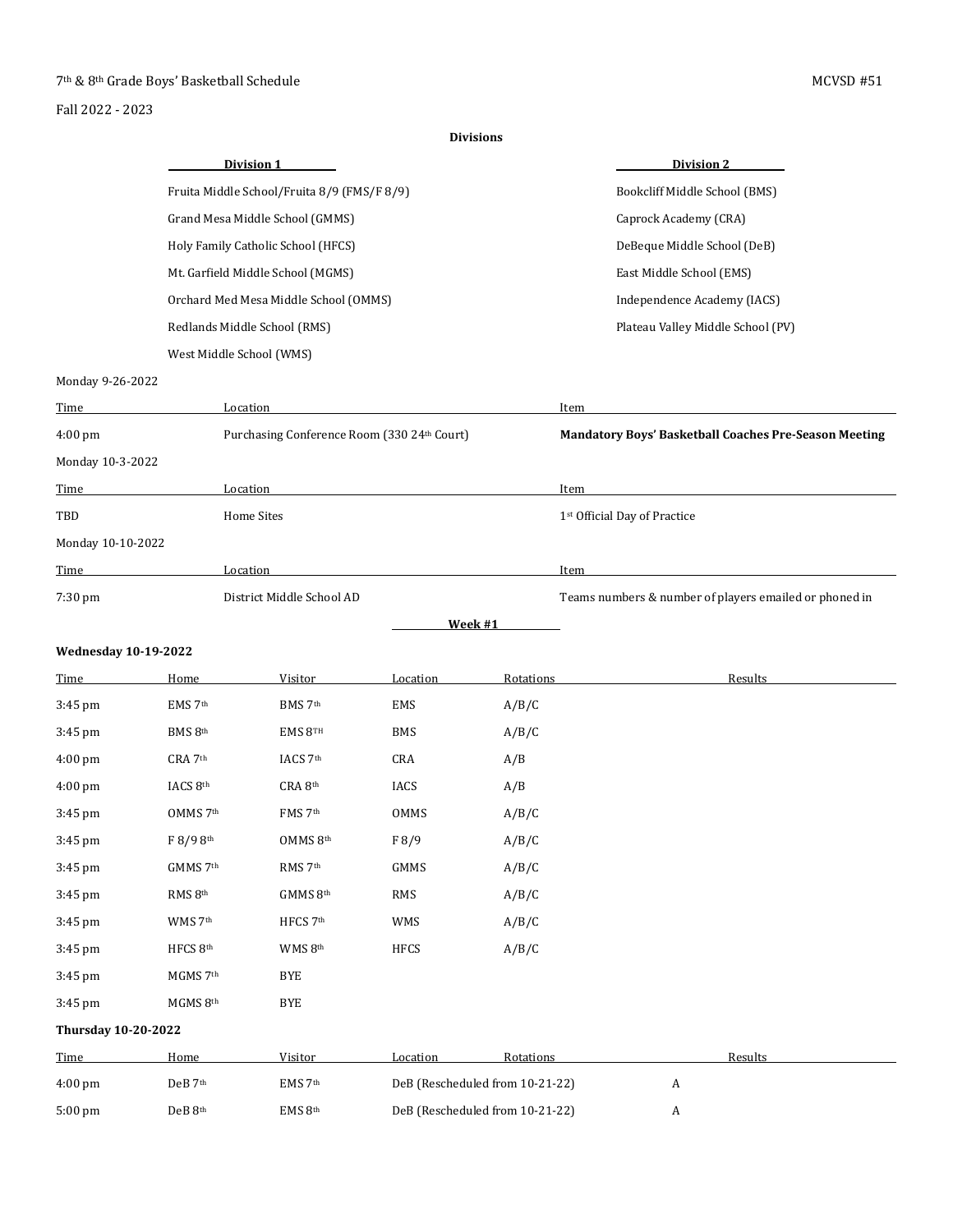Fall 2022 - 2023

**Friday 10-21-2022**

#### **Week #1 cont.**

| Time              | Home                | Visitor              | Location    | Rotations        | Results |
|-------------------|---------------------|----------------------|-------------|------------------|---------|
| 3:45 pm           | BMS 7 <sup>th</sup> | CRA 7 <sup>th</sup>  | BMS         | B/C/A            |         |
| 3:45 pm           | CRA 8 <sup>th</sup> | BMS 8 <sup>th</sup>  | CRA         | B/C/A            |         |
| $5:00 \text{ pm}$ | IACS 7th            | PV 7th               | <b>IACS</b> | $\boldsymbol{A}$ |         |
| 4;00 pm           | IACS 8th            | PV 8 <sup>th</sup>   | IACS        | $\boldsymbol{A}$ |         |
| $3:45$ pm         | FMS 7th             | GMMS 7th             | FMS         | B/C/A            |         |
| 3:45 pm           | GMMS 8th            | F 8/9 8th            | GMMS        | B/C/A            |         |
| $3:45$ pm         | OMMS 7th            | HFCS 7 <sup>th</sup> | OMMS        | B/C/A            |         |
| $3:45$ pm         | HFCS 8th            | OMMS 8th             | <b>HFCS</b> | B/C/A            |         |
| $3:45$ pm         | MGMS 7th            | RMS 7 <sup>th</sup>  | MGMS        | B/C/A            |         |
| 3:45 pm           | RMS 8th             | MGMS 8th             | <b>RMS</b>  | B/C/A            |         |
| $3:45$ pm         | WMS 7th             | <b>BYE</b>           |             |                  |         |
| $3:45$ pm         | WMS 8th             | <b>BYE</b>           |             |                  |         |
|                   |                     |                      | Week #2     |                  |         |

### **Tuesday 10-25-2022**

| Time                        | Home                          | Visitor              | Location         | Rotations        | Results    |
|-----------------------------|-------------------------------|----------------------|------------------|------------------|------------|
| 3:45 pm                     | BMS 7th                       | DeB 7th              | BMS              | $\mathbf{A}$     |            |
| 4:45 pm                     | BMS 8th                       | DeB 8th              | BMS              | A                |            |
| 5:00 pm                     | PV 7 <sup>th</sup>            | CRA 7 <sup>th</sup>  | ${\rm PV}$       | $\boldsymbol{A}$ |            |
| 4:00 pm                     | PV 8 <sup>th</sup>            | CRA 8 <sup>th</sup>  | PV               | $\boldsymbol{A}$ |            |
| 3:45 pm                     | IACS 7th                      | EMS 7th              | IACS             | A/B              |            |
| 3:45 pm                     | $\mathrm{EMS}\ 8^\mathrm{th}$ | IACS 8th             | EMS              | A/B              |            |
| 3:45 pm                     | HFCS 7th                      | FMS 7 <sup>th</sup>  | HFCS             | C/A/B            |            |
| 3:45 pm                     | $F 8/9 8$ <sup>th</sup>       | HFCS 8 <sup>th</sup> | F 8/9            | C/A/B            |            |
| 3:45 pm                     | MGMS 7th                      | GMMS 7th             | MGMS             | C/A/B            |            |
| 3:45 pm                     | $GMMS$ $8th$                  | MGMS 8th             | GMMS             | C/A/B            |            |
| 3:45 pm                     | WMS 7th                       | RMS 7 <sup>th</sup>  | WMS              | C/A/B            |            |
| 3:45 pm                     | RMS 8th                       | WMS 8th              | RMS              | C/A/B            |            |
| 3:45 pm                     | OMMS $7th$                    | BYE                  |                  |                  |            |
| 3:45 pm                     | OMMS 8th                      | <b>BYE</b>           |                  |                  |            |
| <b>Wednesday 10-26-2022</b> |                               |                      |                  |                  |            |
| mar a control               |                               | $T$ $T$ $ T$ $ T$    | $1 - 1 - 11 - 1$ | $D + L + L + L$  | $P_1 = 11$ |

| Time              | Home                | Visitor | Location                        | Rotations | Results |
|-------------------|---------------------|---------|---------------------------------|-----------|---------|
| $5:00 \text{ pm}$ | DeB 7 <sup>th</sup> | PV 7th  | DeB (Rescheduled from 10-19-22) |           |         |
| $4:00 \text{ pm}$ | DeB 8 <sup>th</sup> | PV 8th  | DeB (Rescheduled from 10-19-22) |           |         |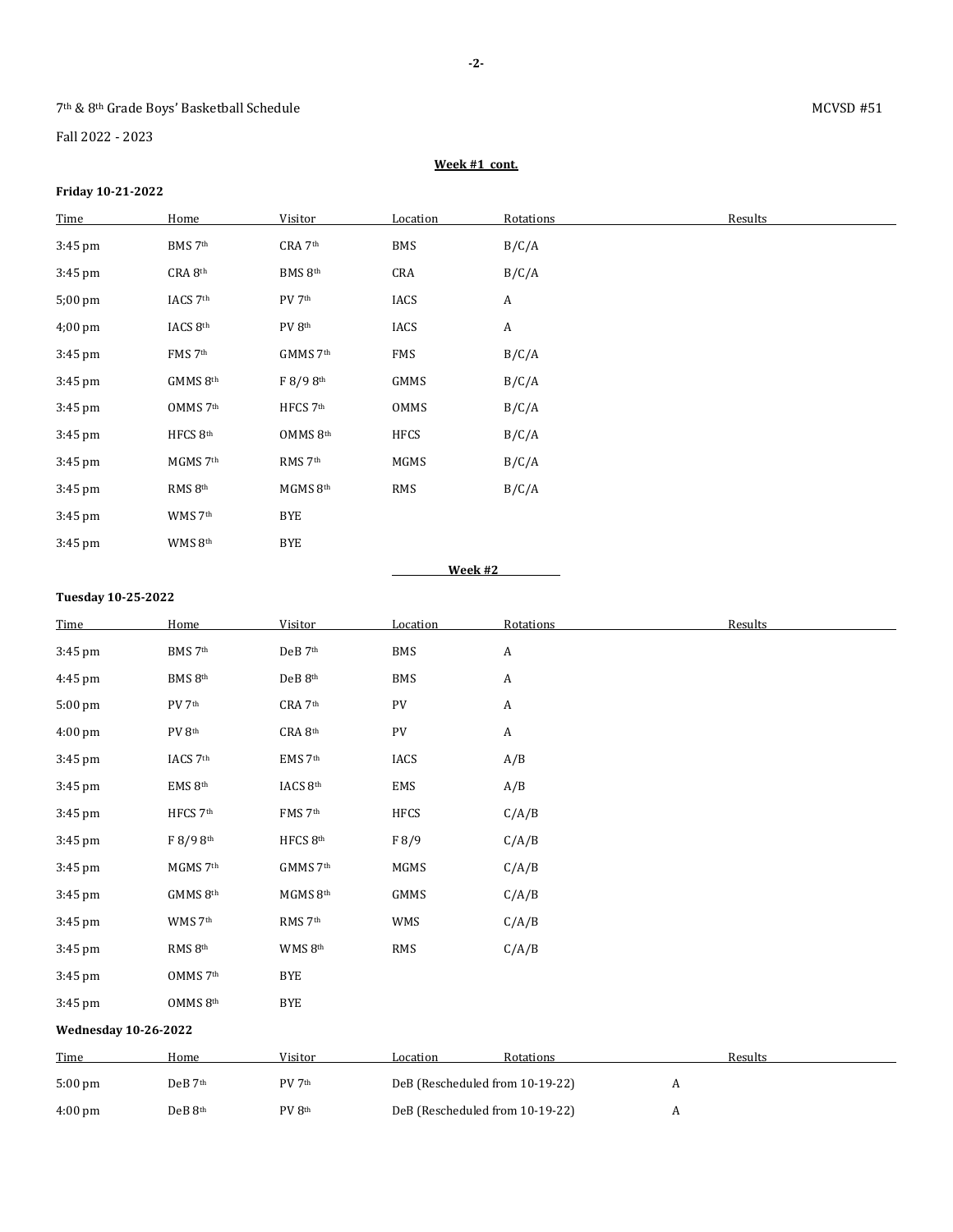Fall 2022 - 2023

#### **Week #2 cont.**

**-3-**

# **Thursday 10-27-2022**

| Time      | Home                                      | Visitor             | Location | Rotations | Results |
|-----------|-------------------------------------------|---------------------|----------|-----------|---------|
| 3:45 pm   | BMS 7 <sup>th</sup> & BMS 8 <sup>th</sup> | <b>BYE</b>          |          |           |         |
| 3:45 pm   | CRA 7 <sup>th</sup> & CRA 8 <sup>th</sup> | BYE                 |          |           |         |
| $3:45$ pm | DeB 7th & DeB 8th                         | BYE                 |          |           |         |
| $3:45$ pm | EMS 7 <sup>th</sup> & EMS 8 <sup>th</sup> | <b>BYE</b>          |          |           |         |
| 3:45 pm   | IACS 7th & IACS 8th                       | BYE                 |          |           |         |
| 3:45 pm   | PV 7 <sup>th</sup> & PV 8 <sup>th</sup>   | <b>BYE</b>          |          |           |         |
| 3:45 pm   | FMS 7 <sup>th</sup>                       | MGMS 7th            | FMS      | A/B/C     |         |
| 3:45 pm   | MGMS 8th                                  | F 8/9 8th           | MGMS     | A/B/C     |         |
| $3:45$ pm | GMMS 7th                                  | WMS 7 <sup>th</sup> | GMMS     | A/B/C     |         |
| 3:45 pm   | WMS 8 <sup>th</sup>                       | GMMS 8th            | WMS      | A/B/C     |         |
| 3:45 pm   | RMS 7th                                   | OMMS 7th            | RMS      | A/B/C     |         |
| $3:45$ pm | OMMS 8th                                  | RMS 8th             | OMMS     | A/B/C     |         |
| 3:45 pm   | HFCS 7 <sup>th</sup>                      | <b>BYE</b>          |          |           |         |
| $3:45$ pm | HFCS 8th                                  | BYE                 |          |           |         |

### **Week #3**

# **Tuesday 11-1-2022**

| Time                      | Home                 | Visitor                       | Location             | Rotations   | Results |  |
|---------------------------|----------------------|-------------------------------|----------------------|-------------|---------|--|
| 4:00 pm                   | PV 7 <sup>th</sup>   | BMS 7th                       | PV                   | A           |         |  |
| 5:00 pm                   | $PV\ 8^{\text{th}}$  | BMS 8th                       | PV                   | A           |         |  |
| 4;00 pm                   | DeB 7th              | IACS 7th                      | $_{\rm DeB}$         | A           |         |  |
| 5:00 pm                   | DeB 8th              | IACS 8th                      | $_{\rm DeB}$         | $\,$ A $\,$ |         |  |
| 3:45 pm                   | CRA 7 <sup>th</sup>  | EMS 7th                       | $\operatorname{CRA}$ | A/B         |         |  |
| 3:45 pm                   | $EMS\ 8^{\text{th}}$ | $\mathsf{CRA}\ 8^\mathrm{th}$ | EMS                  | A/B         |         |  |
| 3:45 pm                   | WMS 7 <sup>th</sup>  | MGMS 7th                      | WMS                  | B/C/A       |         |  |
| 3:45 pm                   | MGMS 8th             | WMS 8 <sup>th</sup>           | $MGMS$               | B/C/A       |         |  |
| 3:45 pm                   | RMS 7th              | HFCS 7th                      | RMS                  | B/C/A       |         |  |
| 3:45 pm                   | HFCS 8th             | RMS 8 <sup>th</sup>           | HFCS                 | B/C/A       |         |  |
| 3:45 pm                   | $\rm GMMS$ 7th       | $\rm OMMS$ 7th                | GMMS                 | B/C/A       |         |  |
| 3:45 pm                   | $\rm OMMS$ 8th       | $\rm GMMS$ 8th                | OMMS                 | B/C/A       |         |  |
| 3:45 pm                   | FMS 7 <sup>th</sup>  | BYE                           |                      |             |         |  |
| 3:45 pm                   | F 8/9 8th            | BYE                           |                      |             |         |  |
| <b>Thursday 11-3-2022</b> |                      |                               |                      |             |         |  |
| Time                      | Home                 | Visitor                       | Location             | Rotations   | Results |  |
| 3:45 pm                   | IACS 7th             | BMS 7th                       | IACS                 | B/A         |         |  |
| 3:45 pm                   | BMS 8th              | IACS 8th                      | <b>BMS</b>           | B/A         |         |  |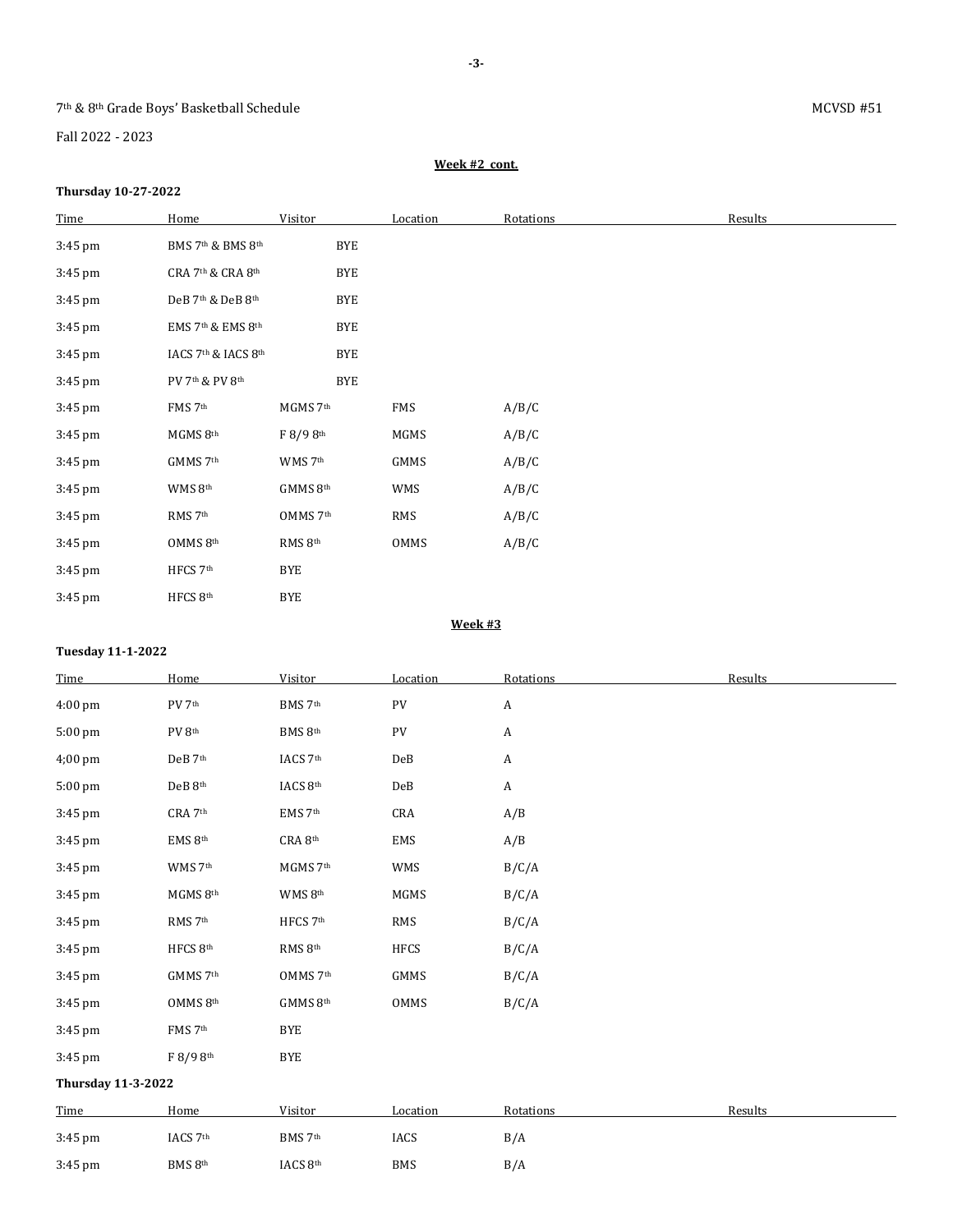Fall 2022 - 2023

| 11-3-2022 cont.         |                     |                     |             |                  |         |
|-------------------------|---------------------|---------------------|-------------|------------------|---------|
| Time                    | Home                | Visitor             | Location    | Rotations        | Results |
| 5:45 pm                 | EMS 7 <sup>th</sup> | PV 7 <sup>th</sup>  | EMS         | A                |         |
| 4:45 pm                 | EMS 8 <sup>th</sup> | PV 8 <sup>th</sup>  | EMS         | $\boldsymbol{A}$ |         |
| 5:45 pm                 | CRA 7 <sup>th</sup> | DeB 7th             | CRA         | $\boldsymbol{A}$ |         |
| 4:45 pm                 | $\rm CRA~8^{th}$    | DeB 8th             | CRA         | $\boldsymbol{A}$ |         |
| 3:45 pm                 | FMS 7 <sup>th</sup> | WMS 7 <sup>th</sup> | FMS         | C/A/B            |         |
| 3:45 pm                 | WMS 8 <sup>th</sup> | F 8/9 8th           | WMS         | C/A/B            |         |
| 3:45 pm                 | MGMS 7th            | OMMS $7th$          | MGMS        | C/A/B            |         |
| 3:45 pm                 | OMMS 8th            | MGMS 8th            | OMMS        | C/A/B            |         |
| $3:45$ pm               | HFCS 7th            | $GMMS$ $7th$        | <b>HFCS</b> | C/A/B            |         |
| 3:45 pm                 | GMMS 8th            | HFCS 8th            | GMMS        | C/A/B            |         |
| 3:45 pm                 | RMS 7th             | BYE                 |             |                  |         |
| 3:45 pm                 | RMS 8th             | BYE                 |             |                  |         |
|                         |                     |                     | Week #4     |                  |         |
| <b>Monday 11-7-2022</b> |                     |                     |             |                  |         |

| Time                     | Home               | Visitor             | Location   | Rotations                                                     | Results |
|--------------------------|--------------------|---------------------|------------|---------------------------------------------------------------|---------|
| 3:45 pm                  | BMS 7th            | CRA 7 <sup>th</sup> | <b>BMS</b> | C/A/B                                                         |         |
| 3:45 pm                  | CRA 8th            | BMS 8th             | CRA        | C/A/B                                                         |         |
| 5:45 pm                  | PV 7 <sup>th</sup> | DeB 7th             | PV         | $\boldsymbol{A}$                                              |         |
| 4:45 pm                  | PV 8 <sup>th</sup> | DeB 8th             | PV         | $\,$ A                                                        |         |
| 3:45 pm                  | EMS 7th            | IACS 7th            | EMS        | A/B                                                           |         |
| 3:45 pm                  | IACS 8th           | EMS 8 <sup>th</sup> | IACS       | A/B                                                           |         |
| 3:45 pm                  | RMS 7th            | FMS 7th             | RMS        | A/B/C                                                         |         |
| 3:45 pm                  | F 8/9 8th          | RMS 8 <sup>th</sup> | F8/9       | A/B/C                                                         |         |
| 3:45 pm                  | OMMS 7th           | WMS 7 <sup>th</sup> | OMMS       | A/B/C                                                         |         |
| 3:45 pm                  | WMS 8th            | OMMS 8th            | <b>WMS</b> | A/B/C                                                         |         |
| 3:45 pm                  | HFCS 7th           | MGMS 7th            | HFCS       | A/B/C                                                         |         |
| 3:45 pm                  | MGMS 8th           | HFCS 8th            | MGMS       | A/B/C                                                         |         |
| 3:45 pm                  | GMMS 7th           | <b>BYE</b>          |            |                                                               |         |
| 3:45 pm                  | GMMS 8th           | <b>BYE</b>          |            |                                                               |         |
| <b>Tuesday 11-8-2022</b> |                    |                     |            |                                                               |         |
| Time                     | Location           |                     |            | Item                                                          |         |
| $6:00$ pm                | OMMS               |                     |            | Mandatory Boys Basketball Coaches Seeding/Post-Season Meeting |         |

**Week #3 cont.**